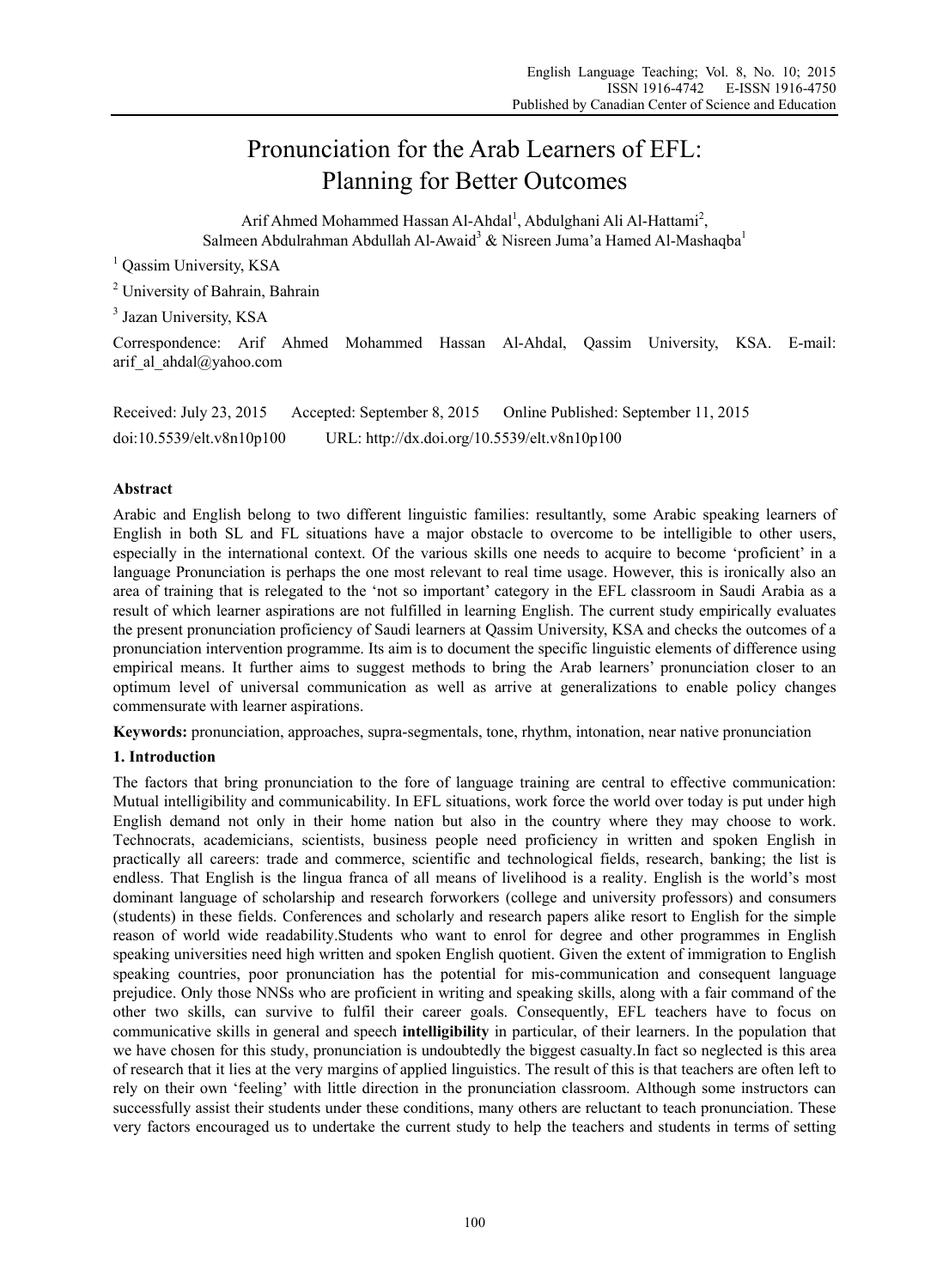learning goals, identifying suitable pedagogical priorities for the classroom, and determining the most effective approaches to teaching pronunciation.

 The curriculum of Qassim University has a mere 3 credit course on pronunciation component. Notwithstanding this, in the face of lack of training, whatever little pronunciation the teachers integrate into classroom teaching is based on their intuition. However, ignoring or failing to fulfill students' pronunciation needs translates to abrogation of professional responsibility by the teachers. In programmes for adult EFL learners in particular, it is a given factor that students' educational, occupational, and personal/social language needs, including reasonably intelligible pronunciation, be served with instruction that will make them communicatively empowered-effective language users that will help them to succeed. Moreover, with an increasing focus on communication, **oral comprehensibility** has gained place, making it critical to provide instruction that enables students to become, not "perfect pronouncers" of English but, communicative, intelligible and confident users of spoken English for whatever purposes they need.

## **2. Approaches to the teaching of Pronunciation**

In *Pronunciation Teaching- History and Scope*, (1996), Celce Murcia et al. summarised the two main approaches to the teaching of Pronunciation:

## *2.1 An intuitive-imitative Approach*

(1) depends on the learner's ability to listen to and imitate the rhythms and sounds of the target language without the intervention of any explicit information;

(2) presupposes the availability, validity, and reliability of good models to listen to.

## *2.2 An Analytic-linguistic Approach*

(1) utilizes information and tools such as a phonetic alphabet, articulatory descriptions, charts of the vocal apparatus, contrastive information, and other aids to supplement listening, imitation, and production.

(2) explicitly informs the learner of and focuses attention on the sounds and rhythms of the target language.

(3) was developed to complement rather than to replace the intuitiveimitative approach, which was typically retained as the practice phase used in tandem with the phonetic information.

It may be worthwhile, however, to point out as chronicled by Richards (1995) that language reformers from as early as the late nineteenth century believed among other things that

- (1) the spoken language is primary;
- (2) the findings of phonetics should be applied to teaching and to teacher training;
- (3) learners should hear the language first;

#### **3. Literature Review**

Pronunciation studies were few and insufficient till the beginning of the 80s. As quoted by Joan Morley in *The Pronunciation Component in Teaching English to Speakers of Other Languages* (1991), Prator (1971) examined issues relating to phonetics versus phonemics in pronunciation teaching; Allen (1971) wrote on intonation, providing practice suggestions that continue to be cited today; Bowen (1972) focused on contextualizing practice in the classroom, with a classic format that is still recommended, for example, by Celce-Murcia and Goodwin (1991) who refer to it as "Bowen's Technique"; Kriedler (1972), W. Dickerson (1975), and Dickerson and Finney (1978) stressed the importance of the spelling/pronunciation link for learners; Morley (1975) emphasized the need for learner- involvement and speech self-monitoring; Robinett (1975) suggested ways to present information in a manner that appeals to students' cognitive involvement; Stevick (1975) turned attention to a view of the learner's feelings and the importance of the affective dimension in learning; L. Dickerson (1975) and W. Dickerson (1976) looked at aspects of variability in L2 pronunciation performance; Cathcart and Olsen (1976) reported on teachers' and students' preferences for correction; Parrish (1977) and Stevick (1978) presented viewpoints on a practical philosophy of pronunciation with attention to issues involving linguistic, affective, social, and methodological considerations; G. Brown (1977, 1978) underscored the importance of focusing listening attention on prosodic patterning; Beebe (1978) provided some sociolinguistic perspectives on "teaching pronunciation, why we should be"; Smith and Rafiqzad (1979) investigated mutual intelligibility among speakers from different cultures.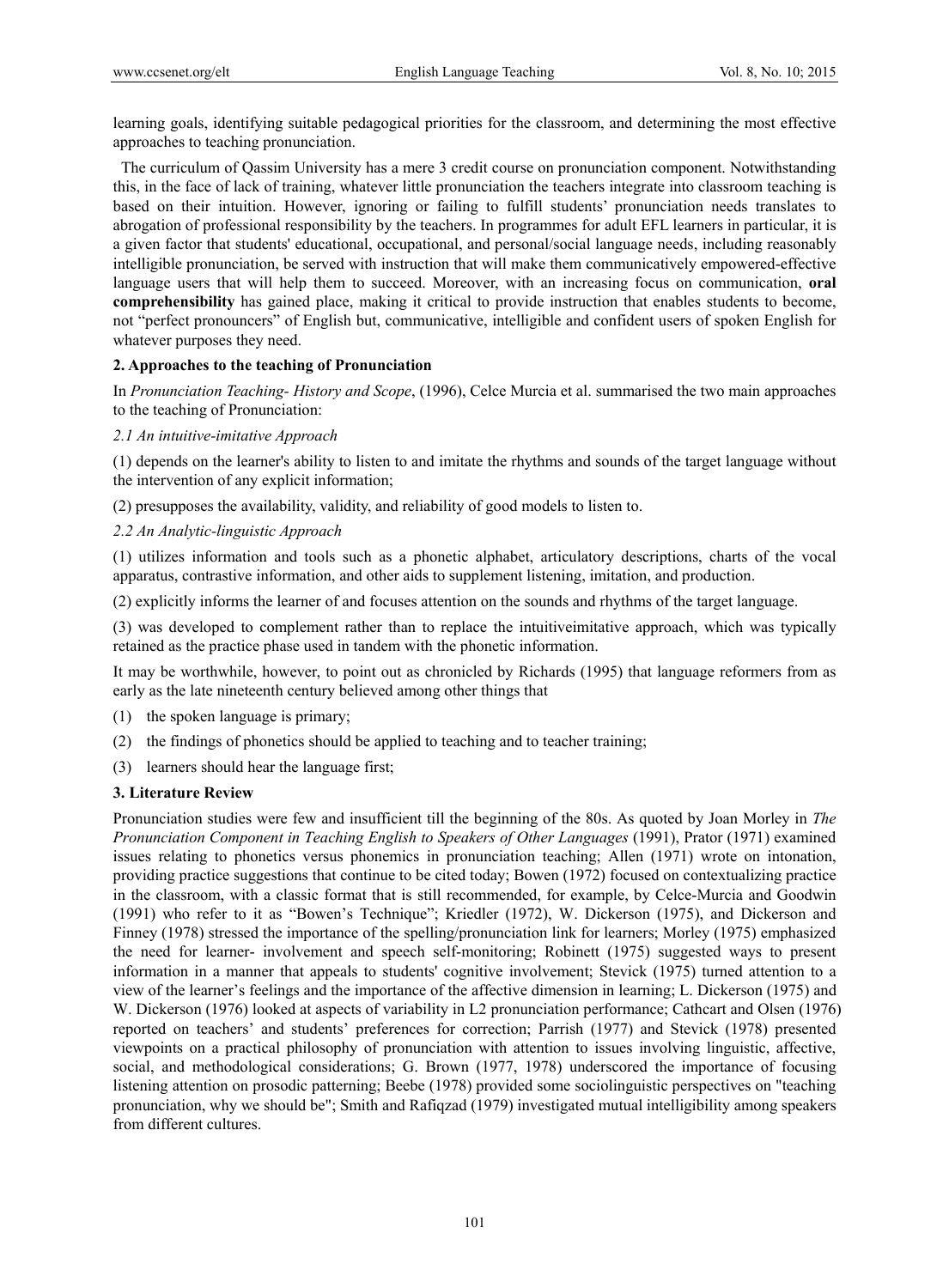With a marked change in perspectives on language learning and language teaching, the ideal language classroom today has seen a gradual shift from an emphasis on teaching and a teaching-centred approach to an emphasis on learning and a learning-centred classroom, with special attention to the individual learner as well as the group of learners. At the same time, as pointed out by Canale and Swain (1980) there has been a shift from a narrow focus on linguistic competencies to a broader focus on communicative competencies, within which linguistic competencies (i.e., grammar, pronunciation, etc.) remain an essential component albeit only one of several critical competencies.

The decades beginning 1980s saw the question of pronunciation instruction being studied extensively.James Enile Flege (1981) worked on the phonological basis of foreign accent. Denis R. Preston (1981) studied the ethnogarphy of TESOL; In a very interesting study Alice Myers Roy (1984) worked on teaching non native speakes and speakers of non standard English together; Orlando R. Kelm (1985) studied acoustically the difference in the speech of native and non native speakers of Spanish; Garry Molholt (1990) worked on a spectrographic analysis of second language phonology. His subjects were Chinese users of American English. Joan Morley (1991) studied the pronunciation component in teaching English to speakers of other languages. Karen Earline Schairer (1992) native speaker reaction to non native speech; Vivian Cook (1999) studied the appropriateness of the models in language use set by the native users ina mixed classroom; Marnie Reed's research of year 2000 examines the occurrence of hesitation in spontaneous speech of native and non native speakers; Roy C. Major et al (2002) examined the effects of non native accents on listening comprehension and stuied their implications for ESL assessment; Mary Grantham O'Brien (2004) enumerated upon the significance of pronunciation in an article aptly titles 'Pronunciation Matters';John M. Levis (2005) studied the changing contexts and shifting paradigms in pronunciation teaching; Nico C. Sifakis and Areti Maria Sougari (2005) studied the teachers' viewpoint on pronunciation specific issues and the possible links between pronunciation teaching, English as an international language, and the socio cultural identity of non native speakers of English. The 'native speaker myth' was studied by Paula Golombek and Stefanie Rehn Jordan (2005) studied the aspects of intelligibility and identity; A variety of English accents were the subject of the study carried out by Julie Scales et al (2006) where they studied the language learners' perception of accent; Deyuan He and Qunying Zhang (2010) worked on native speaker norms and China English, from the perspective of learners and teachers in China.

In English Pronunciation Teaching: Four Case Studies from Finland (2012) Elina Tergujeff has this to say: "Positive effects of pronunciation instruction have been reported in numerous studies. These studies suggest that instruction at both segmental and suprasegmental levels can result in improved pronunciation skills, and that teaching methods such as discrimination practice (e.g. Neufeld, 1977, 1978 quoted in Neufeld & Schneiderman 1980; Derwing et al., 1998), concrete rules, giving immediate feedback (e.g. Elliott, 1995, 1997), and imitation (e.g. Macdonald, Yule, & Powers, 1994) have had positive effects on the learning of pronunciation. In a comparison of narrow/segmental and broad/suprasegmental approaches, Derwing et al. (1998) conclude that the suprasegmental approach is more effective in terms of comprehensibility, accentedness and fluency."

Further that "Observing 32 EFL lessons revealed a range of ten different types of pronunciation teaching methods, including traditional imitation tasks, teacher corrections, teachers pointing out pronunciation issues, reading aloud, use of phonemic script and rhymes, presenting rules, dictation/spelling, sound discrimination, and tactile reinforcement."

"Overall, the pronunciation teaching practices can be characterised as being teacher-led to a great extent. This does not correlate well with the principles of communicative language teaching (CLT), which usually aims at promoting learner autonomy and being learner-centred. In many instances the teacher interfered with and corrected a pupil's pronunciation, or gave them information about the pronunciation of a word. Communicative pronunciation tasks were hardly used in the observed lessons. Even though we are living the era of CLT, in fact, CLT and pronunciation teaching is a complicated combination, as stated by Seidlhofer (2001): CLT directs the learners" attention to communication and away from form, but a certain formal aspect, such as pronunciation, can be difficult to learn unless one pays attention to it. This is also demonstrated in Elliott (1995, 1997)."

Since the current study also has as its focus the suprasegmental features of pronunciation among the EFL learners of Saudi Arabia, the findings of Elina Tergujeffare especially relevant.

## **4. Statement of the Problem**

In a study in 1980, Hinofotis and Bailey reported that out of 12 subcategories of problems, pronunciation was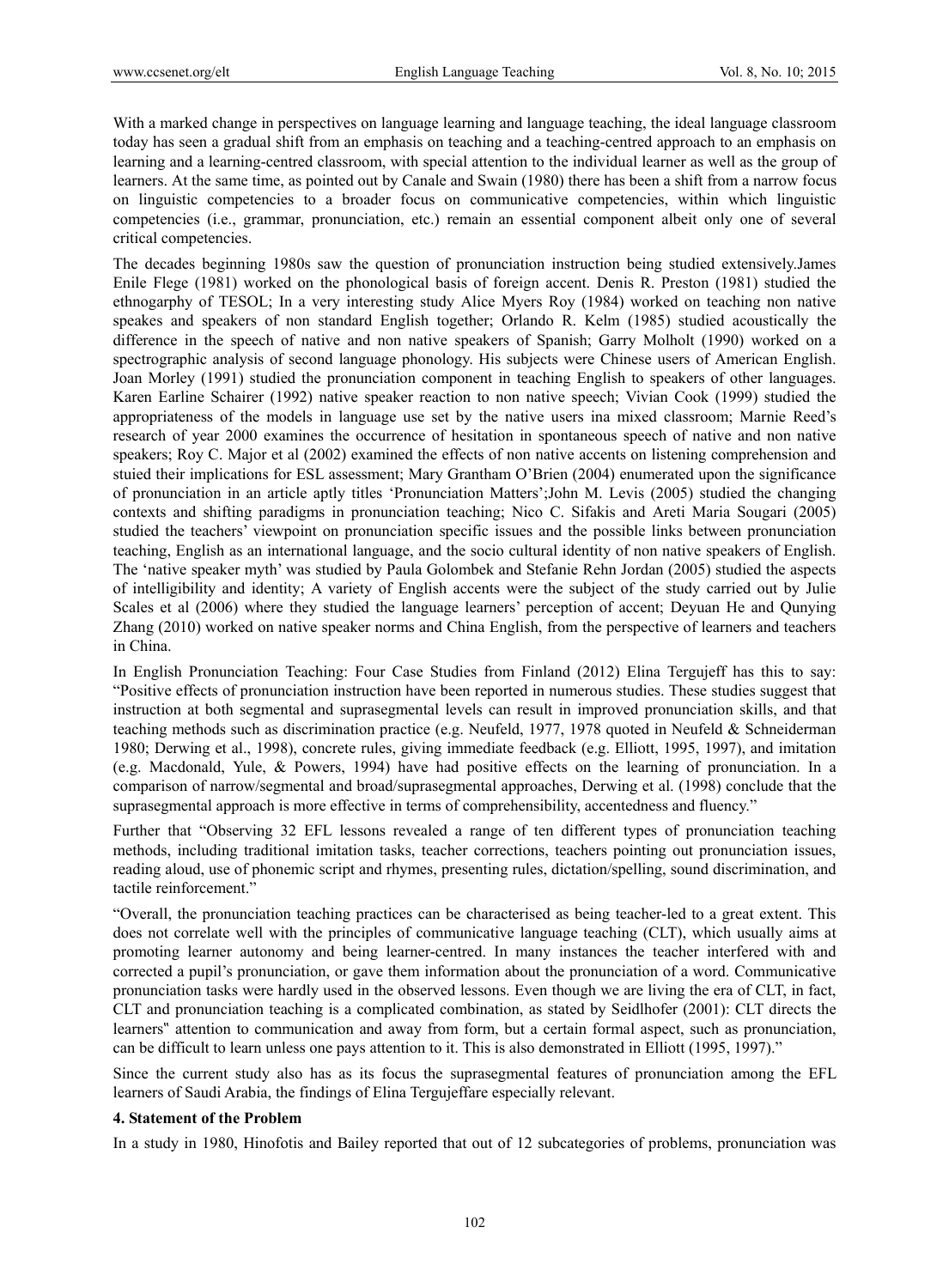ranked first by undergraduate student raters as well as by TESL (Teaching fo English as Second Language) and TA training raters. Beebe (1978) observed, in an era of focus on meaningful communication, it is important for ESL professionals to take note that "pronunciation-like grammar, syntax, and discourse organization-communicates [italics added] ... the very act of pronouncing, not just the words we transmit, are an essential part of what we communicate about ourselves as people" (p. 121). She reported that NSs often label NNS pronunciation errors derisively, as sounding comical, cute, incompetent, not serious, childish, etc. This study is our attempt to suggest certain practical pedagogical modifications to enable the EFL learners in Saudi Arabia to communicate intelligibly not only to other NNSs (Non Native Speakers) but also NSs (Native Speakers) of English.

## **5. Method**

The present study focuses on English pronunciation of Saudi students from the Qassim University. We chose two groups of EFL students (n=10 each) who had spent the last one year at the university but were taught English by native speakers. All the subjects chosen belonged to the same class. In the pre intervention stage, we selected a 1000 word translated version of *Alf Laylah* in English. Each of the subjects was made to read aloud the story aloud while their responses were recorded. Native speakers of English who were our colleagues later rated these samples. The language background of the subjects was not revealed to them.

a) What is the focus of group 1 (mentored in English pronunciation/speechbyme): is it individual sounds or the overall feel of the speech as governed by prosodic features?

b) What is the effect of language exposure, ie. how did the two learner groups 1 and 2 score on global pronunciation ratings given by native speakers of English?

c) What are the factors that promote native-like global pronunciation?

This was followed by a two weeks' course running into a total of twelve hours that we undertook for group 2 who were the experimental group. During this course, we exposed them to drills in reading aloud in English. Our focus was on the speed, pauses, tone and other prosodic features of speaking/reading. The responses of both the groups were again recorded while they read aloud the earlier story again. Following this, the speech samples were rated by NSs and results compared to the previous ones.

## **6. Findings**

At the end of the pilot study, we had arrived at the conclusion that native speakers focused more on prosodic elements viz. stress, rhythm, intonation, speech rate and sentence melody when asked to rate speech samples on a scale of 1-5 where 1 stands for 'poor speech skills' and 5 for 'near native speech skills'. Accordingly we used the same scale both the times the NSs were asked to rate the subjects' speech samples and their ratings recorded. We named the two groups of subjects **A and B to denote the pre intervention results and C and D to denote the post intervention results**. It may be noted, however, that A and C comprise the same set of subjects ie the control group whereas, B and D likewise are the same set of experimental subjects, albeit B is the pre intervention outcome and D is the post intervention outcome.

The correlation between the sum totals of the five parameters of each subject is calculated for Groups A and B (the two groups of subjects before intervention). This is a parameter which shows the efficacy of the five parameters that we have used with two groups of subjects.The results show very interesting trends. A and B which are random groups of presumably similar linguistic competence, show a minor positive correlation of 0.26428556 and groups A and C show an extremely high correlation of 0.8253401. Translated to simple language, this means that it is proven statistically that groups A and C are the same set of subjects.

Similarly, B and D (which represent the same group of subjects but post intervention) show a very high correlation whose performance increased proportionally across board. This is how a high correlation of 0.80017335 can be explained. Once trained in prosodics, the group's performance showed significant improvement in terms of ratings by NSs. This means that their speech was adjudged as having come closer to what NSs would produce.

Applying another instrument, the average values of the sum totals of individual participants of Groups A, B, C, D are 4.1, 4.3, 4.0 and 9.6 respectively. As we can see, the highest average is logged by group D which was exposed to extra hours of pronunciation training. Again, A, B, C denote ratings by NSs before training was provided to the subjects where A and C are the same set of learners. However **post intervention** (totalling to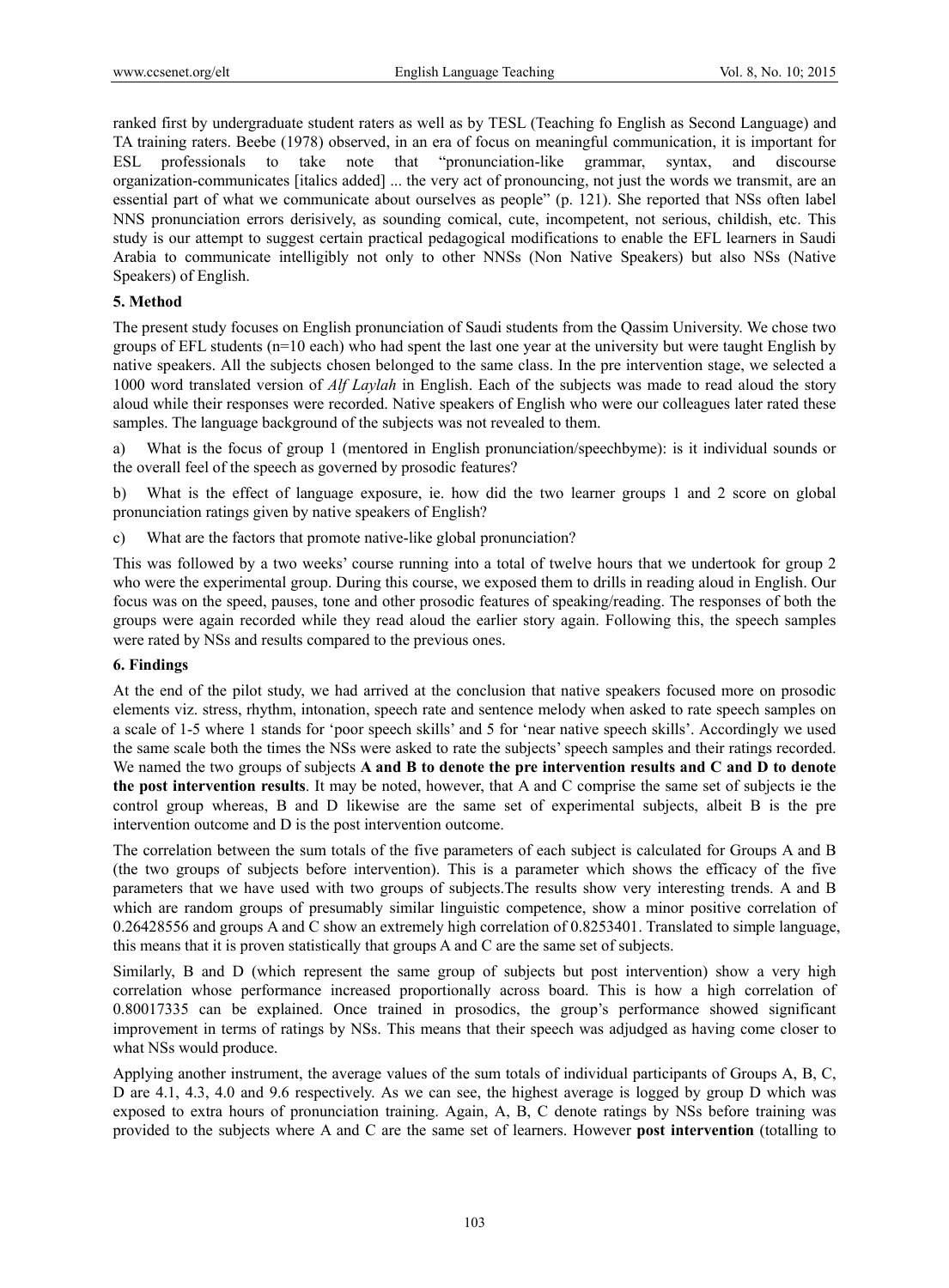twelve hours of training in prosodics) D shows that the average scores improved drastically from 4.3 to 9.6. This is an increase of 54.67 points that translates to a 132.26% in performance! Based upon these encouraging results, we present here our recommendations.

## **7. Recommendations**

Our study clearly revealed that classroom practice in KSA does not focus enough on pronunciation/speech practice with **prosodics** which is in reality the only aspect of speech that is the **most important** for our students' success when they communicate with native speakers of English. Teachers find pronunciation instruction difficult, most often due to a lack of training and a certain level of doubt with the technical nature of the subject matter. However, during an informal interaction when we spoke to our undergraduate students at the University, they said that a native-like accent in English is even more important to them than correct grammar. Isn't it ironic then that our "communicative" language classrooms are not preparing our students to communicate?

Here are some practical implications for classroom teachers that may be drawn from the results of this study.

1). Classroom pronunciation training should begin early.

- 2). Phonics or sound-symbol correspondence should be a major component in the training.
- 3). Prosodic aspects, rhythm, tone, intonation and stress should replace the flat reading resorted to by the learners and teachers.
- 4). More opportunities for applying the prosodics should be created in the syllabus, for instance, by incorporating role play, poem recitation, skits and voice over.
- 5). While tackling grammar, discourse or lexis in the classroom, prosodics should be integrated into the lesson.
- 6). In the early stage of EFL education, assessment based on degree of change should cover intonation as one of the components.
- 7). The classroom environment should be supportive and encouraging, calling error correction as 'modification' to enable even the most 'unintelligible' of students to get over their shyness and embarrassment.
- 8). Spelling oriented pronunciation practice can be very effective to help the learners develop the fast speech phenomena of authentic oral production. At the early stages of EFL instruction, learners should be encouraged to recognise words at sight and be able to speak them.
- 9. Finally, the Three Modes of Practice proposed by Joan Morley in *The Pronunciation Component in Teaching English to Speakers of Other Langauges*can be implemented. Its components are:

(i) Imitative Speaking Practice: This kind of practice should be used only as necessary and, in fact, may be introduced as a short-term component within a rehearsed or extemporaneous practice context, especially with advanced or intermediate students. The purpose of the practice is to focus on controlled production of selected pronunciation/speech features.

(ii) Rehearsed Speaking Practice: This kind of practice can be used in a variety of ways as a practice mode in its own right as well as an interim step between imitative and extemporaneous practice. The purpose of the practice is to work toward stabilization of modified pronunciation/speech pat- terns (i.e., discrete-point features, global features, etc.) so that the learner can manipulate them easily at will. Practice can include oral reading scripts of a wide variety, either teacher-selected or self- selected or composed by teachers and/or students (e.g., simulated radio or TV broadcast scripts of all kinds; excerpts from famous speeches, plays, narrative poems, novels, role-play skits and playlets, etc.; preplanned (relatively short) oral presentations of a wide variety, with topics self-selected); in-class dress rehearsal and final performance with audio- and/or videotaping (and feedback critique sessions either immediately or later); out-of-class self-study rehearsals or paired/small-group rehearsal study sessions with audio- and/or videotaping; one-on-one individual speech work-out study sessions with the speaking teacher (i.e., speech coach).

(iii) Extemporaneous Speech Practice: This kind of practice can be used with a wide variety of speaking tasks and activities, and is for the purpose of working toward integration of modified speech patterns into naturally occurring creative speech in both partially planned and unplanned talks (monologues). It can include small-group panel discussion presentations, both formal and informal (preplanned outside of class or planned relatively spontaneously during class time in small- group work sessions and presented immediately); audience- interaction follow-up dialogue sessions in a question-and-answer format; in-class presentations with audio- and/or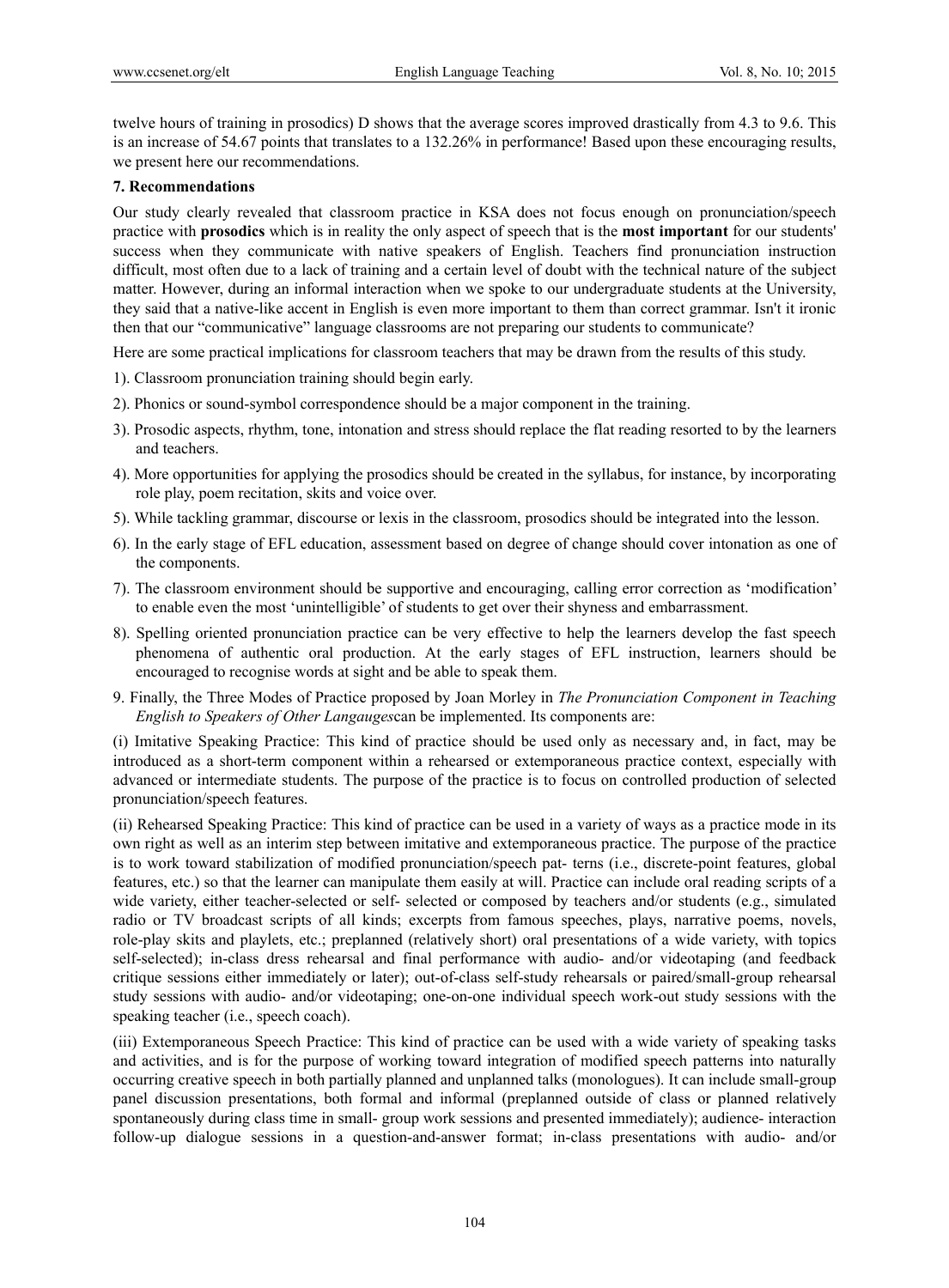videotaping; out- of-class self-study rehearsals individually, in pairs, or in small-group preparation sessions; one-on-one individual work-out speech sessions with the teacher with audio- and/or videotaping and feedback sessions.

## **8. Conclusion**

Though no empirical study can be perfect, based upon the very encouraging findings of the current study we take the liberty to conclude by adding that the status of English pronunciation in the Saudi Arabian language classroom may not be the most desirable, but the possibilities of improving these are endless. Steps need to be taken at two levels: Policy making and requisite Teacher Training. At the same time we would also recommend similar studies on a larger scale (which could not be conducted, given our specific time and place constraints) in order to arrive at an even better generalization.

## **References**

- Abdul, H. F. (1982). *An Analysis of Syntactic Errors in the Composition of Jordanian Secondary Students*. MA Thesis, Jordan, Yarmouk University.
- Ahmad, J. (2005). Pronunciation Problems among Saudi learners: A Case Study at Preparatory Year Programme. Nigran University Saudi Arabia. *Language in India, 11*(7), 22-36.
- Ahmad, J. (2011). Pronunciation Problems among Saudi Learners: A Case Study at the Preparatory Year Program. *Najran University, Saudi Arabia, 36*.
- Alfallaj, F. (2012). The Technical and Vocational Training Corporation. New Approach in evaluating English at the College of Technology in Buraydaha Saudi Arabia. *College of Education, Mogazine, 28*(2). Assuat University Press.
- Al-Hattami, A. A. (2010). A Phonetic and Phonological Study of the Consonants of English and Arabic. *Language in India, 10*, 242-365.
- Alkuli, M. (1989). *Teaching English to Arab Students*. King Saud University Press. Riyadh, Saudi Arabia.
- Al-Shuaibi, A. (2009). A phenomenal Analysis of English Phonotactics of Syllable: Initial and Final Consonant Clusters by Yemeni Speakers of English. M. A. Dissertation. *Language in India, 9*, 195-328.
- Al-Shuaibi, A. (2010). Phonological Analysis of English Phonotactics of Syllable Initial and Final Consonant Clusters by Yemeni Speakers of English. M.A. Dissertation.
- Altaha, F. (1995). Pronunciation errors made by Saudi university students learning English: Analysis and remedy. *International Review of Applied Linguistics, 109*, 110-123.
- Binturki, T. A. (2008). *Analysis of pronunciation errors of Saudi ESL learners*. MA Dissertation, Southern Illinois University, USA.
- Cook, V. (1999). Going beyond the Native Speaker in Language Teaching. *TESOL Quarterly, 33*(2), 185-209. http://dx.doi.org/10.2307/3587717
- Emad, M. Al. (2010). Phonological Analysis of English Phonotactics: A Case Study of Arab Learners of English. *The Buckinghum Journal of Language and Linguistics, 3*, 121-134.
- Flege, J. E. (1981). The Phonological Basis of Foreign Accent: A Hypothesis. *TESOL Quarterly, 15*(4), 443-455. http://dx.doi.org/10.2307/3586485
- Golombek, P., & Jordan, S. R. (2005). Becoming "Black Lambs" Not "Parrots": A Poststructuralist Orientation to Intelligibility and Identity. *TESOL Quarterly, 39*(3), 513-533. http://dx.doi.org/10.2307/3588492
- Harb, R. H. (2006). Native Speakers of Arabic and ESL Texts: Evidence for the Transfer of Written Word Identification Processes. *TESOL Quarterly, 40*(2), 321-339. http://dx.doi.org/10.2307/40264525
- Harrison, W., Prator, C., & Tucker, G. (1975). *English Language Policy Survey of Jordan*. Centre for Applied Linguistics, Arlington VA.
- He, D., & Zhang, Q. (2010). Native Speaker Norms and China English: From the Perspective of Learners and Teachers in China. *TESOL Quarterly, 44*(4), 769-789. http://dx.doi.org/10.5054/tq.2010.235995
- Iragui, J. C. (1996). Requests and apologies: a comparison between native and non-native speakers of English. *Atlantis, 18*(1/2), 53-61.